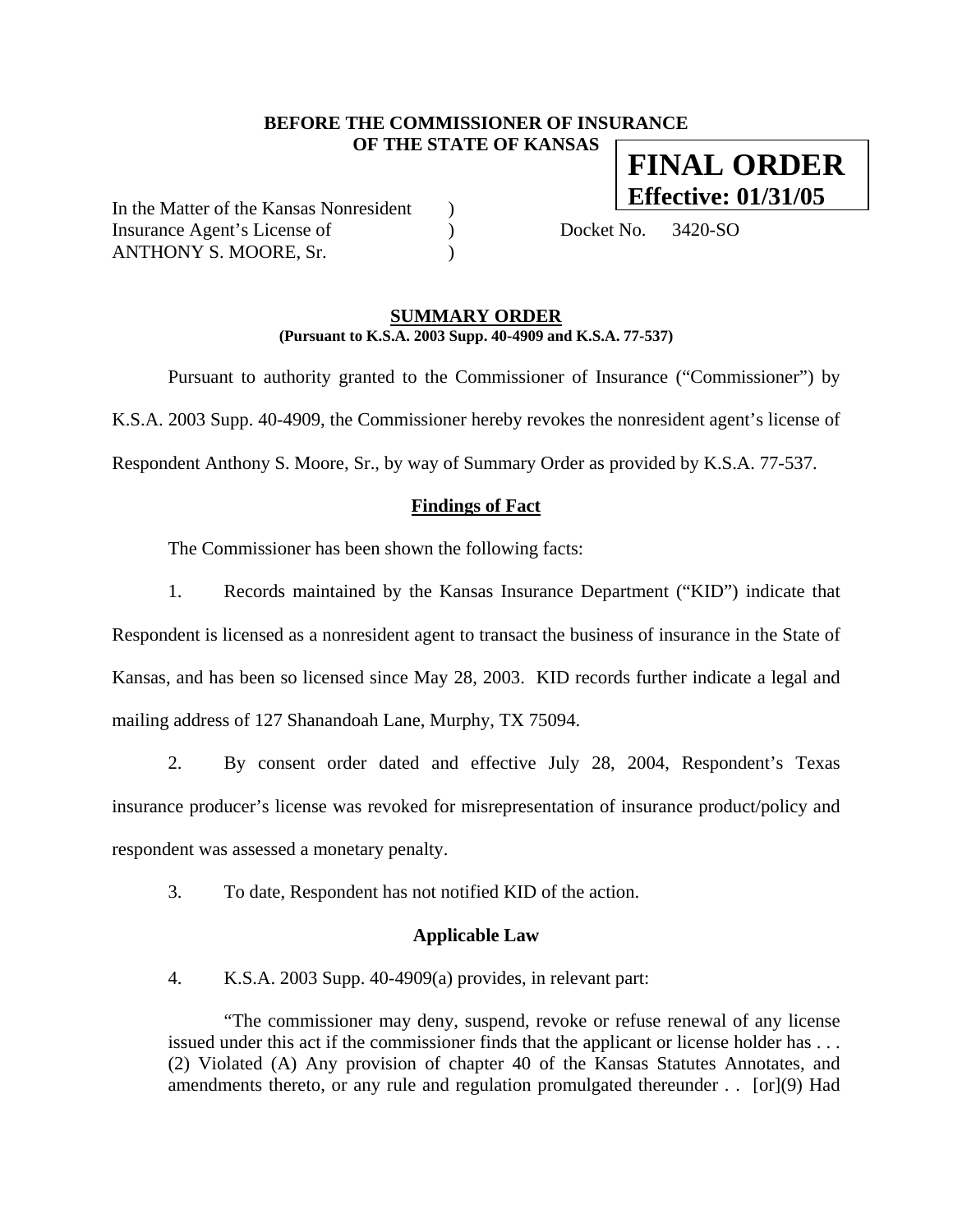an insurance agent license, or its equivalent, denied, suspended or revoked in any other state, district or territory. . . ." K.S.A. 2003 Supp. 40-4909(a).

5. Administrative regulations require that a person licensed in this state as an insurance agent shall, within 30 days of the occurrence, report enumerated events to the Commissioner. Among these events is disciplinary action against the agent's license by the insurance regulatory official of any other state or territory. K.A.R. § 40-7-9.

6. K.S.A. 2003 Supp. 40-4906 and 4908 provide for issuance of a nonresident agent's license in reliance upon the agent's valid license in the agent's home state.

7. The Commissioner may revoke any license issued under the Insurance Agents Licensing Act if the Commissioner finds that the insurable interests of the public are not properly served under such license. K.S.A. 2003 Supp. 40-4909(b).

### **Conclusions of Law**

8. The Commissioner has jurisdiction over Respondent as well as the subject matter of this proceeding, and such proceeding is held in the public interest.

9. The Commissioner concludes that Respondent's Kansas license may be revoked solely because Respondent has had an agent's license or its equivalent revoked in another state.

10. The Commissioner concludes, in addition, that Respondent's Kansas license may be revoked because it is based on reciprocity, and Respondent's license in his home state of Texas has been revoked.

11. The Commissioner also concludes that Respondent's license may be revoked because Respondent has violated the regulation requiring an agent to report a disciplinary action taken by another regulatory authority against a professional license.

2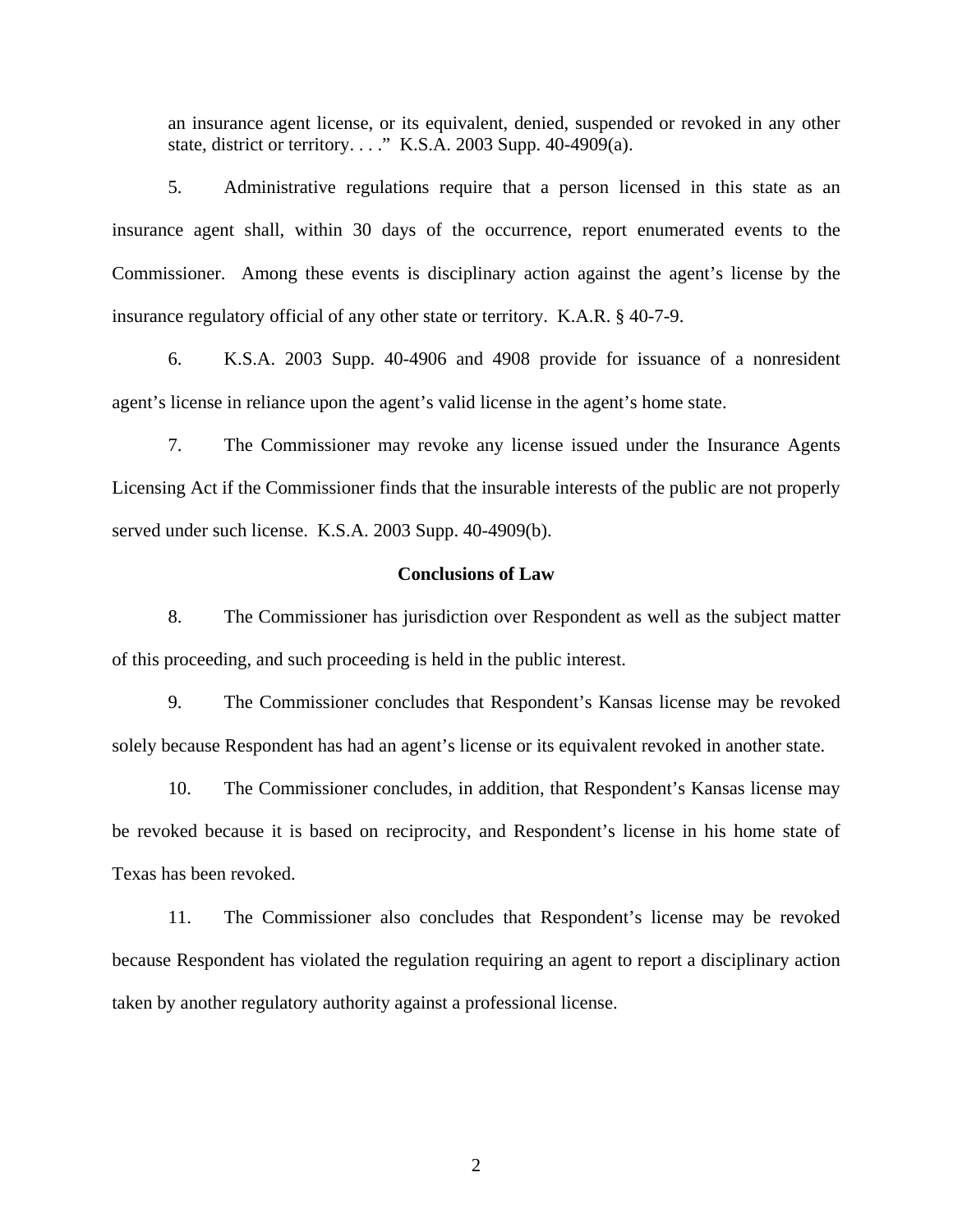12. Accordingly, the Commissioner concludes that sufficient grounds exist for the revocation of the insurance agent's license of Anthony S. Moore, Sr., pursuant to K.S.A. 2003 Supp. 40-4909(a).

13. In addition, the Commissioner finds that the insurance agent's license of Anthony S. Moore, Sr., should be revoked without delay for the protection of the insurable interests of the public pursuant to K.S.A. 2003 Supp. 40-4909(b).

14. Based on the facts and circumstances set forth herein, it appears that the use of summary proceedings in this matter is appropriate, in accordance with the provisions set forth in K.S.A. 77-537(a), in that the use of summary proceedings does not violate any provision of the law and the protection of the public interest does not require the KID to give notice and opportunity to participate to persons other than Anthony S. Moore, Sr.

**IT IS THEREFORE ORDERED BY THE COMMISSIONER OF INSURANCE THAT** the Kansas nonresident insurance agent's license of Anthony S. Moore, Sr., is hereby **REVOKED**. It is further ordered that Anthony S. Moore, Sr., shall **CEASE AND DESIST** from engaging in the business of insurance in the state of Kansas.

 **IT IS SO ORDERED THIS \_12th\_ DAY OF JANUARY 2005, IN THE CITY OF TOPEKA, COUNTY OF SHAWNEE, STATE OF KANSAS.** 



| $\angle$ s/ Sandy Praeger        |  |
|----------------------------------|--|
| <b>Sandy Praeger</b>             |  |
| <b>Commissioner of Insurance</b> |  |
| BY:                              |  |
|                                  |  |

 $/s/$  John Campbell John W. Campbell General Counsel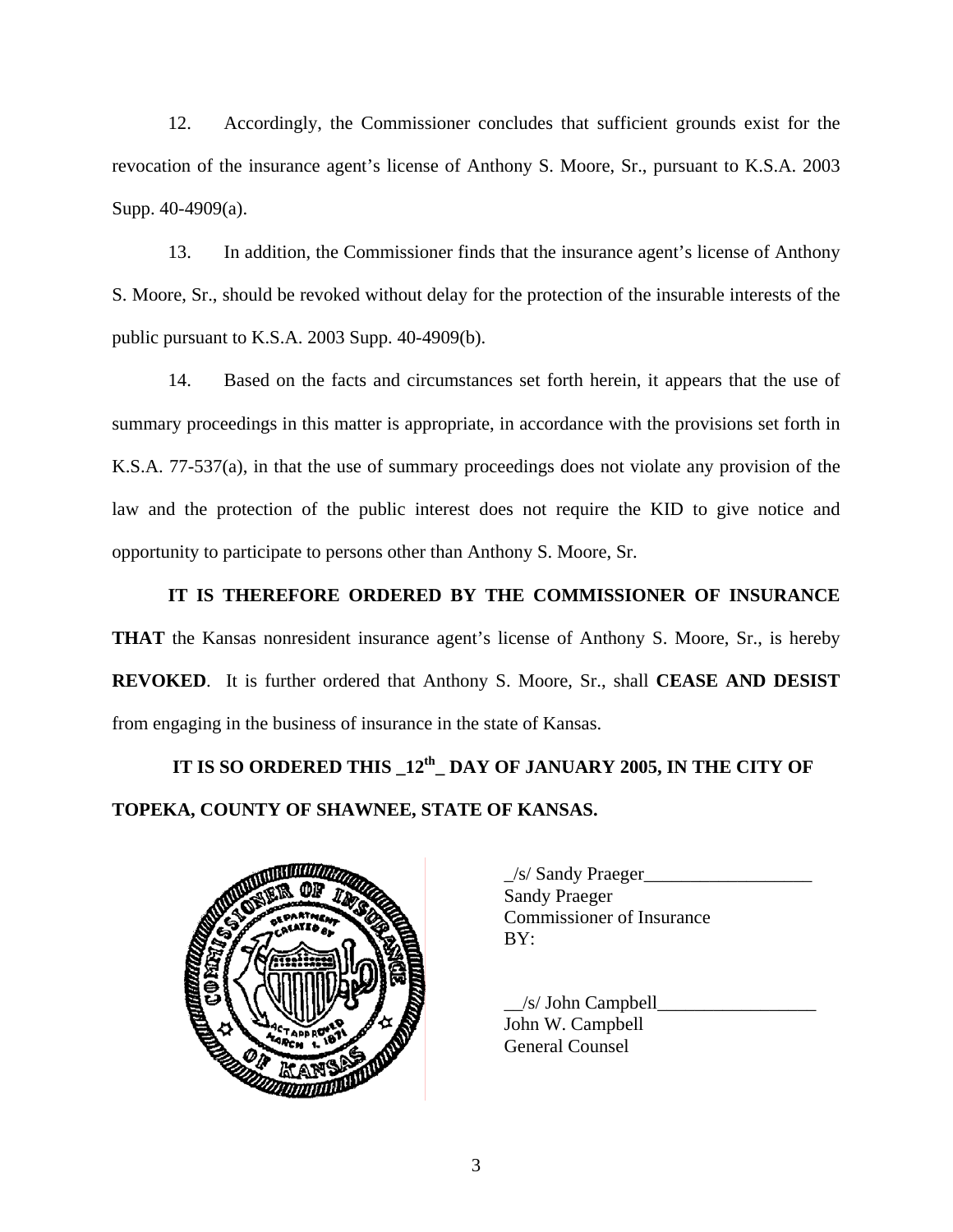**NOTICE: In the event the Petitioner files a petition for judicial review, the agency officer designated pursuant to K.S.A. 77-613(e) to receive service of a petition for judicial review on behalf of the KID is John W. Campbell, General Counsel, Kansas Insurance Department, 420 S.W. 9th St., Topeka, KS 66612-1678.** 

# **Certificate of Service**

 The undersigned hereby certifies that she served a true and correct copy of the above and foregoing **Notice** and **Summary Order** on this \_12th\_ day of January 2005, by causing the same to be deposited in the United States Mail, first class postage prepaid, addressed to the following:

 Anthony S. Moore, Sr., 127 Shanandoah Lane Murphy, TX 75094

> \_/s/ Brenda J. Clary\_\_\_\_\_\_\_\_\_\_\_\_\_\_\_\_\_\_\_ Brenda J. Clary